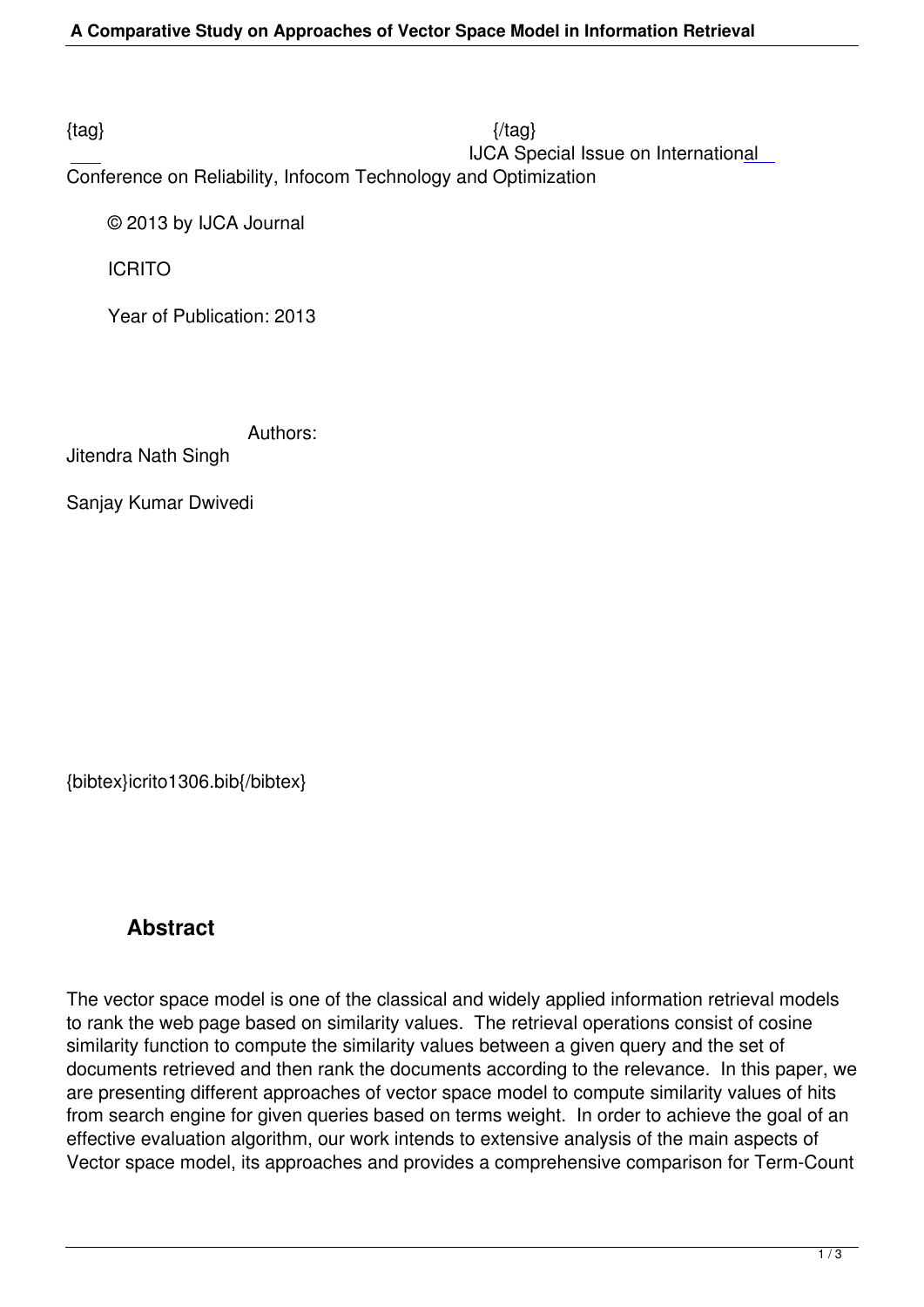Model, Tf-Idf model and Vector space model based on normalization.

## **Refer**

## **ences**

Shalton, G; Wong, A; Yang, C. S. : A vector space Model for automatic indexing, Communications of the ACM, Volume 18 and Issue 11:1975.

 - Sanjay Kumar Dwivedi, Jitendra Nath Singh, and Rajesh Gotam Information Retrieval Evaluative Model, FTICT 2011: Proceedings of the 2011, International conference on Future Trend in Information & Communication Technology, Ghaziabad, India: 2011.

 - Yi Shang Longzhuang Li: Precision Evaluation of Search Engines, World Wide Web: 2002.

D. L. Lee, H. Chuang, and K. Seamons. Document ranking and the vector space model, IEEE Transactions on Software, 14(2): 1997.

 - Chris Buckley. The importance of proper weighting methods, In M. Bates, editor, Human Language Technology. Morgan Kaufman: 1993.

Longzhuang Li, Yi Shang A new statistical method for performance evaluation of search engines. ICTAI: 2000.

Longzhuang Li, Yi Shang A new method for automatic performance comparison of search engines. World Wide Web: 2000.

Chu, H. & Rosenthal: & quot; Search engines for the World Wide Web: A comparative study and evaluation methodology&quot: In Proceedings of the 59th Annual Meeting of the American Society for Information Science, Baltimore, 1996.

 - Gerald Salton and Chris Buckley. Term weighting approaches in automatic text retrieval. Information Processing and Management, 24(5): Is-sue 5. 1988.

G. Salton and C. Buckley, " Improving Retrieval Performance by Relevance Feedback, & quot; J. Amer. Soc. for Information Science, Vol. 41, No. 4, 199

 - Jitendra Nath Singh & Sanjay Kumar Dwivedi: Analysis of Vector Space Model in Information Retrieval. Proceedings (IJCA) on National Conference on Communication Technologies & its impact on Next Generation Computing 2012 CTNGC (2):14-18:2012.

Lee, D. l.; Huei Chuang; Seamons, K.; "Document ranking and the Vector-space model, & quot; Software, IEEE, vol. 14, no. 2, Pp. 67-75, Mar/April. 1997

**Index Terms** 

Computer Science **Data Mining** 

 **Keywords**